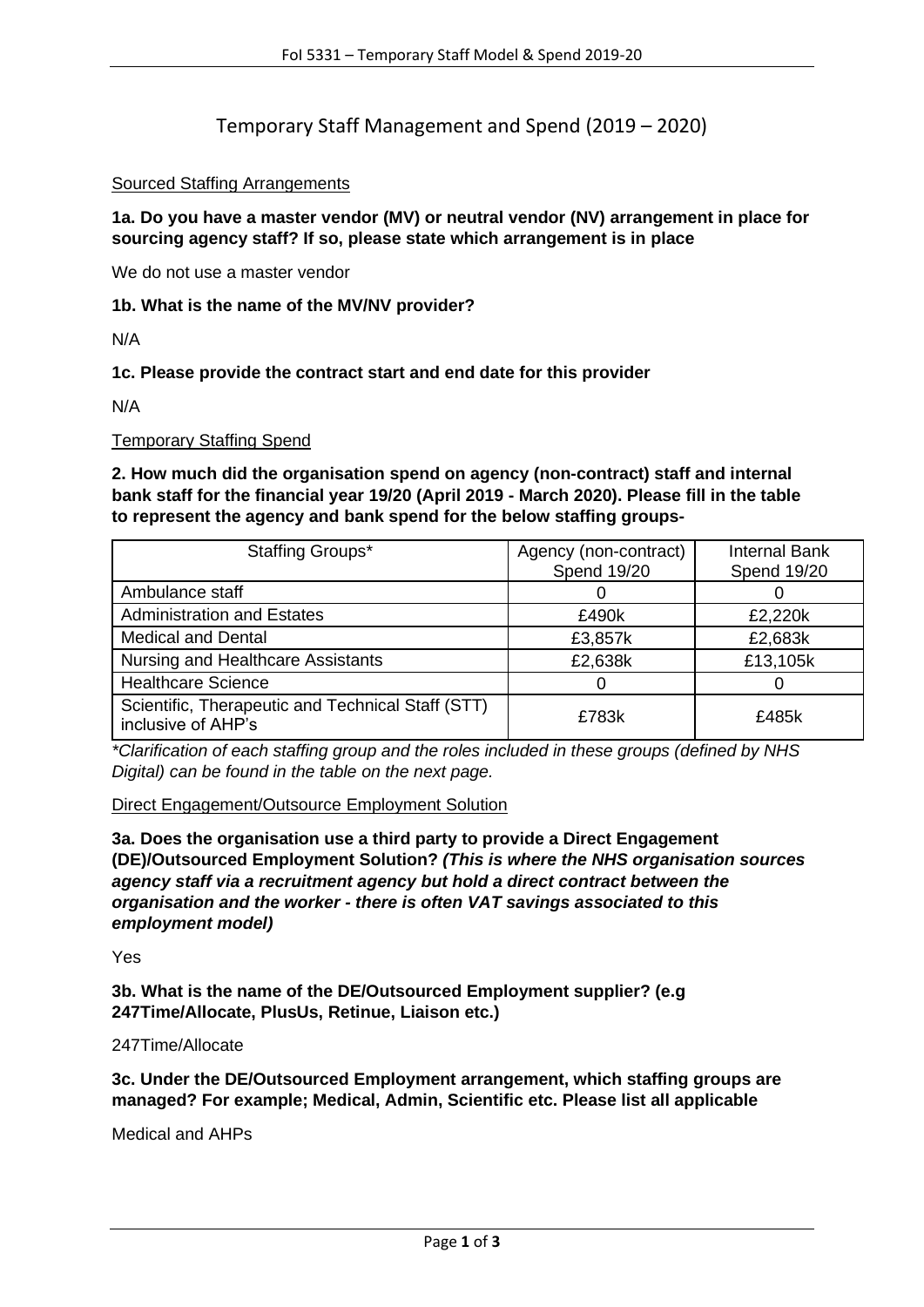**3d. Does your DE supplier provide reporting as part of their service? For example, producing NHS Improvement weekly return reports**

Yes

**3de. Please provide the contract start and end date for the DE supplier**

1 April 2018 – 31 March 2020

**3f. How much did the organisation spend in 19/20 for the provision of the direct engagement service?**

£38,846.15